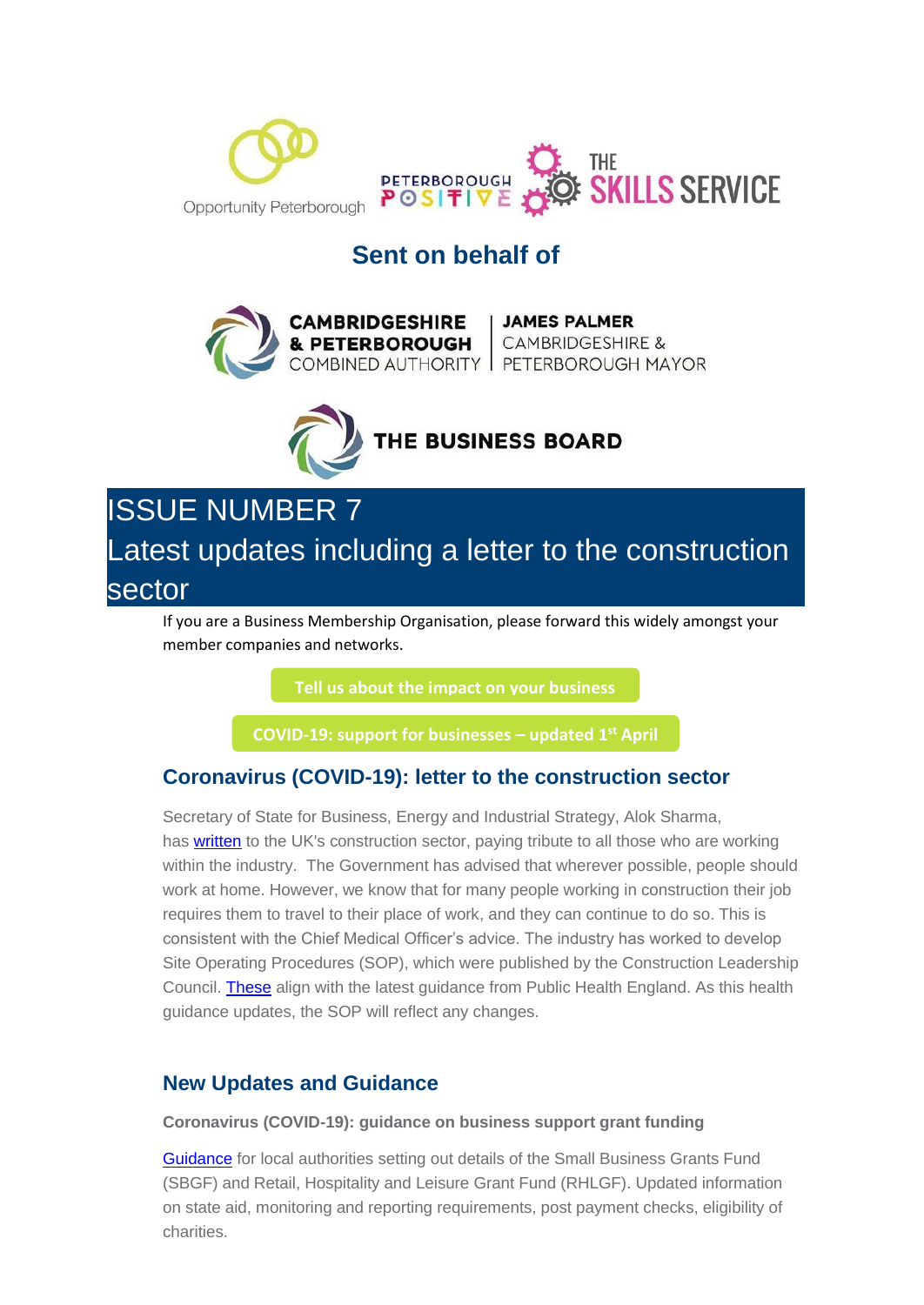#### **COVID-19: guidance for the public on mental health and wellbeing**

[Advice and information](https://i7.t.hubspotemail.net/e2t/c/*W5_QYjd8Ct2dXW7L6T4F39rYHN0/*W32ptHv44XmFlW4kSByX67_3vT0/5/f18dQhb0S3-R7rCRgkVV-dhL47t26SW2xH-4d73jGStW4fPZzm3hHhTKW7Cgy385CNZxyW5_KqPG3bfVJsW7QngFq2VbwTVW1DM0ym6r1P48W2q5TZK8RN7YxVq92XJ8_8dDyW11Z-TR1LH1JxW89MKNP2hk5G1W78DCsc18FF7rW8mNgbL4lb_9WW3NQv4c5mYQL5W428-KT3zLkm_W59wf1759TJcMW6NZp8-2NglsBN4wlH37f87Q_VFZWC03yXZY3W3zWkpP2ZN2cmN75_qvBjbHCLW901ylk6-2h3WW8mCf838FmgkhW5wRr5f7mFJvhW8L-6L98qm5PZVZh3q27sYkCXW3w1zby4Km0q1W4lNLNQ45yt-lW8rFb-S3rNP8lW20ysc_63zBCkW30Phsv3jF-BlW1mtSdf67FHRnW6KQB5j72vVgcW6N6yMJ740cTvW2bWwVc6QFTPBW8lVf3D3cW3yWW7ZtZTZ2B6C2vW49jzYL4fh2T6W4gQ2f01ltzmNW7Xqfp25B-gBCW4pV_Cd6f155lVgN91S8rRk0dW5QwWyG88b52wW7bBf_94cdrjxW4cHvX06YHNZbW5B79DV67QyjmW8d8vSv7Jm30hW887lcQ4-RZFMW1vmNJY4z26q6W4V9MSl47BCQMW3r-JQV73gNsSW4cCNkL88-twKW8btHqw8gm1JKW10RS5_4nGwl1W47n1M63xS8SzW8-Q6Jl5Z3SxnW3GDM132kXNSCW8WzQyV6mtRLGW7X-ZNj5-l4mhW8HZqH65nkLqxW4Jcg3S66zzWPW3ZBw-y28dFQ8W1G3b6p6WhH1NW6bbhLV5XZdwjVW83zW8vzMZMW5j8Wpb5VW9wKW68l3P63k2sKzW33gd6Q8W_zvVW2T4GSb2FwKN2W8L8TLZ1BXbv2W60vcJk3H2sjWN16tV4PfcN7hW1P6Mgq15FyXnW6k1XRD2scBk2W3-j85y2fg_M_Vwqfft9c15bgW12D8RB6NrFDYW15hyXw2MCcLtW3ZYh-63SmFTlV12TMN7Fld06W6p-vJY6y-mFWW7YB-SP9gLvPhW1091l06Hyd1tW39QCcm2zcNxMW46MPTl8QYMZNW4ZFRHP6LZcc4W991L-j4C95h-W44yv6L7yxCWWW5B1v051JS8n4MJJzSYyfN6cW48PlsY82Ml8_W2_DzpN8L2WH0W95dBxQ4FzYQJW7zGRML9k4n91W1srcH98tqdGtW1s9J8G8W3NRqW8ML5-n2JQtgHW18pFh8985ZT8103) on how employees can look after their mental health and wellbeing during the coronavirus (COVID-19) outbreak.

### **Coronavirus (COVID-19): temporary changes to driver certificate of professional competence(CPC) requirements**

The Department for Transport have set out **[temporary changes](https://i7.t.hubspotemail.net/e2t/c/*W5_QYjd8Ct2dXW7L6T4F39rYHN0/*VT-vTg5N-mypW1Dv1kv523N-J0/5/f18dQhb0S4002MQydSVWnXqd2XVFjJW5jqXmd3d8K97N1qbgv2CpYT0W4cKC6Z64ZKvKW1N5RGP4d1HKQW7tJt2d8k-SLzN4k8rT4DK3BRV_JS7f1LCr0jW4_N3PX6cwthXW2Vpjmf2dRGQLW932swy7W0HhtW92crlx7xkN4BW11yznZ1FPdM_W4F4wrD5Wh1Z5W26hJR44jSvnCVh6kp95YH0CMW5kbVxg7KSQGPW2R9p9k1nDqDrN89wqv5dyFYsW8R5zjP2Nnn55W7Z_l552FqQTzVHS7yS3WcyrnW7DqHyx3FpFY0W2vpcRc5jyFM0W6DQ0FL6F7xJLW7wGpXQ656nmhW3VPX7M4bHHypW16jDSh6F_FZQV4fM3j6NQJ3KW4Ky2gn4VW1yrW8-csXC1Lh50nW2S4PKJ4PPHB0W3B0Jhs5SSnXSW2ssky12M7HGgW68lF7h7KxybMW3bdPTH8TLhC5W2hbWl88fQsD4W33ZtWy3FF92mW7DwmVq5YwCFrW61H50G4lxcq7W9dFT694lzBNQVPt8tC1-2QXLW8_d2KL69Kz32N1RqxYFszgFTW3vc4DQ5V-_3SW94bzf-6QNMz2W4KRtJL8z2CFdW1Pb-xg6_5hrKN2qLNrdpP3SzW6Q97sP6CcpGLVQMJcg4Zt3NqN7_cTDD45wBrW3lMqSq7zxNxhW5w7XWh3PXL89W5mk3D538VtM-N5ty47GJy5HbVDrZpJ44Ty_DW41LjCh2Cq-qFV2tXSc1xQ9RlW6F1b4J64kGldW3Lvc4-2tdcq6V_ZC5T6mfp3VN6bWDGNsXTFsN2P3kflk2Xd2W1XqJTH8w2HBCW2dKBwg3fvVNBW2jZKgq83cRgBW97vtNX13NvRvW4mtRNw5t0f-BW1L5jmX6bXdRHW3VVQnF3nhLpkN1PhFBdBS4GpW7n4_Qb5zpSz3V1Y6Xq4Mkt02W1X-8KF5kjN59W3Zw0jj85x1k3N8rM299TTtC8W998yb46YNYK_W6TCh312kWzYlW6Kj2VQ953dfpW1MDLch2XQWPcVQPVYY7Fp18-0)** to allow bus and lorry drivers who cannot complete compulsory CPC training to continue to drive.

#### **High street benefits from £22 billion grants and business rates package**

From 1 April, high streets begin to receive £22 billion coronavirus boost, with grants of up to £25,000 already being paid into bank accounts of high street businesses. Find out more [here.](https://i7.t.hubspotemail.net/e2t/c/*W5_QYjd8Ct2dXW7L6T4F39rYHN0/*W68tNcY5yjxj9N11CWYprdcbk0/5/f18dQhb0S65Q7rD5KWMM_v3lVnYxqN1T4hGGwW50NW7K7NnB7dvNxzW1l97Nt209D8pVjm7CN4bDH-7W4d2jKp2jHNc0W6HSQ-k5V61mqW6MGMfp74kvxWW4bHTYd3PtG0gW33NJWQ5KWQc1W95LLj75tcSvQW81W4jz3w6P9TW7Ztz6K3-xkdMW8MmJzh5yNcQgW7mzx9b84vP_pN5THKhgRfdHGW5XV1sR5p3xnwW2FQJbX4_kTTlW8zF8rk5zbMrMVpfW6l8VT9j9W7mz8D55-hLF2W3K_CLH7JXWwBW13J8Fh5Q0GWkW4gxv6846T-NDW7JHn0Q6kPKYkVwWl6F7LN-TZW4nzrvx1-BYLPW38VR908b0Zq3N8RHg6_L-71WN59Z8q6nqPc2W7rR_Fk1SQ2xxW5FJmdF2nwMjTN6pHzqxQtc_MW56ygBr6t01JvW4B5nMx2ydpSHVp09yS2T6pjgW3n5vfm6p6k_XW71pG4s1xtTh4W1-M8Pz4h00T8W7XqJ9W3YDVjxW5X02zw3RVW0QVMrPCJ4t6MPYW1hjF7j3z4j51W6StnM9602p0kW7jx5jg1BrrBGW7xP3NB5WjngYW3Rgqxw1D-m_JW5ZfqGb85XdZbW6PqHHB2vqBKGN4l_JK1GjhBRW7JfSLm74SDQsW83Pw-C54gQH2W3-lx_t2F0hWbW2mgj0L906193W21y91q81zhWvW4ZrYtp5FskkfW5GsFsm54Ffv5W7Xt5GJ637ld2W2fh6Dk2ypKL0W2zSWfZ7__RGXW8d1p901W-WdSVWPRbW54TK3GW4B-7Rg2NnvZlW74txkf8_6v1kW64qQZh6pkQntW4wLsWk2MYkNkW3kbbQj4NSC9xVFvQgN1yzXL-W2FsxRv2Dt9gCN7M43KmByC1MW3ZLdl-7Rmf24W9gNdYY7qMKT7W17WkN74QlrSyW8XHM462pbl5fW2mN4RH2z7397VhQYB16WvfdLW64MMJg3JNdRVW3P4qrP4tJ3sWW9gRdkt5QcpvRW5GzxQq8mFdBDW6q1vk93P7T1LW4qG5Kd4FXtsGW2s_2Zb17TTwrf28gMl403)

#### **Chancellor waives duties and VAT on vital medical imports**

Chancellor waives import taxes on vital medical equipment including ventilators, coronavirus testing kits and protective clothing. Find out more [here.](https://i7.t.hubspotemail.net/e2t/c/*W5_QYjd8Ct2dXW7L6T4F39rYHN0/*W6lmGKL3PV6YqW8k7DrW70CCnc0/5/f18dQhb0S40073VH4-W12PgzM3J-mTMVb_csj3KNDd0W6H29zx7LLDCpW6RRyZr1_62WlW7ZrT0s1dGVVJW6WRB365pcfgfVxlQMj8KfwrbW1fpgLP1LtbNRW3w9hLZ8Bd2TwN25Nsd1tw8Z1W9c5STS6-6lP3W6_hGG35DX715W9f2-gB8CKNXkW52jrdG4bWPpjW9f1bRs3KlptPW8y4K-Q7-lJX7W13T7TX22qptYN3WZC8Yb8WhqW6SR4BF8LCQCXVHDsKJ7-KcfsW7YRnh96XGLyDW3WxWLG2NnBmHW6kKQXF8YKtxsW2MFJLr8PRqszW65SN6S2W-1z0V_2Y_T57RRQkW7_7Dlj1Gp0VvW8y-rFC6WmnHzW8RlMPd3791CVW6M6wbS8TY0MxW80TGG61v9YFbW4xBH7p1jdG4kW6ncJMC7VDffMN5GsHt4Yv8c7N8rngJDTDz85W4CHBY73vcNGDW1lLTSw6ZphRlW2TXLB54XcGXwN3qgKzkp4B73W4CGjs546MRZzW3LFtKX6YBbZPVcHKqD8vXkZhW2sHX9y4_JxckN7k0kVWbJPdSW6KCM3P2SL_M4W5v1mWQ43fv20W3ltyfF7zhm6zW6Hhsz663k6gfW8GGPTK5cDTbsW2jzx581c2BKQV9ML_N1_fxfmW6D53Pd4ynW0tN7Zd76m9dXcXW7MS-cy3W8jkwW7fsM9938pqgrN7ycrhVpjPLbVY33yn4wqNy2W2FQY1V5clDydW4vG_9z2Jp7ZBVSlzSt6MQjQFW48MNRg57-CmmW1FPJdM61THV6MDHDWFp-df5W1lWKGr6B7d_gW4syLWS19mss_W7pGKFZ145w8pW7xwT1K4qmZgwW56N7VF3CgFh3W5jfl_R3ThDPwW8VX9WT1GdhwbW6Rnh575Rgyp5W6qdSd391K7H6W5Wyd1G77m993W8GrNvr5qhSQ8N5TBtfsHyNRZW56fzJw60GYqFW45cZDw7QXGycW6YJ2fx4xKzFjN247_fR2by_ZW64QGKd2ZqNJYW99T21m3qHPcfW5vT88g7xRqcjW5C5Bcx5w1LCyW4QkZjF5dmd29W3hmwJd994TwKW5L9CKD84sGkhW3TnYh531f5qFW5T0CrT2zMsjTW8jSGTx4z4cXLW4nDTkp7Dk_rLW4wyNd99jTgLyW9m49kJ4G2y94W9f9M6G1LKxMQW7BCdhW4Z5w1pW8W3L1C17zHNnW2GFY1m2jXHrdf7ft2RM03)

### **Requests for Business Assistance**

#### **Can your business offer coronavirus (COVID-19) support?**

UK Government is looking for businesses who can offer support in the multiple areas and has set up an online tool where businesses can register. To find the list of areas and offer support click [here.](https://i7.t.hubspotemail.net/e2t/c/*W5_QYjd8Ct2dXW7L6T4F39rYHN0/*W4QlRF-5p-Y5sVg18Qt5TNnFg0/5/f18dQhb0S3-R2N39hbVVZw172nnlhTW3Gt3yB11NNyXW61cwsJ1txBW3W6BKRr951gVGGW1ls-3w40X84FN6NBQnMzHNc7W6lN6V25V61mqW6MGMgG72mfWvW58hMWQ2YKvGfW83hLnR8sLTZ5W7QZvJl6z3dqJW8HWrW76TP4xNW1v4D6-8PxNpSW3nrJqW66ZtKdN4lCJDSbQlJ9W2Jz_NC20m8rdN8XMbXPPlvnRW2KxW1261wY2GW3ldD306rsnkFW2cyPWT31q5W0W48_qPf1l9M42W51t67J6yVspCW1p6pVm7ygL_7W3RYSBk17vhR6W5Zh1fl30G5_0W20kSz_1wxp-PW5lWlWK1qSnSwVz_x4k5MKz-tT4czN6QGz--W4KPmR84r6PP-W5XGNKg71nVJZW751CTB3BnyCsW6vhNjz77pY9tW1j1qpM5mFF6dW6ZKH965_TR0cW4P_M9t8YxdwvW60Wcsw7p5bY4W5JkBD51rYNC3W1djShH4z4QrTW25DCMZ1ghp_5W5-L1B02H_xj5W84DVq31bfPDTW4w8tRG2_BfQRW3c0QGQ74SDQMW83ysPV1KR0XFW48fGM_52954kW1FQqLW2GR-psW1HtXKG8vPzkjW7nwM6D77_RDFW7dv2WY48792wW3CZ4652qn6_wW8rW8F56HhRLwW13qLxk8BWWZwW3nnn2F1cqz89W2ms8qM5D9FCsW3Dzbxv6QM_dtW1pRHHZ908_tCW5D4gdt7ZxqvWW7Ks63t7ZhhKYW7sK7j-3547Q7W2VCBkl2_CVC8W5N44FF3LtMFpW733qCz9cs0xKW4ybCdy8XdtXPW5yC-N-7t_XSZW8QHrxz4SBlJGW4PCxRG6fV57vN4KSQQsn-4jZVW1W9F2xPjBXW5JfZLN7k8nNLW8rBNNN7VV4hdW6-QqZ58_bn-BW5C-sN989dcVmW972WSX3N3XpXW2W6bsQ4m-J4WW5JJdW71wbvMRf5DT-tP04)

**[If you are concerned about being able to pay your tax due to COVID-19,](https://outlook.office365.com/mail/inbox/id/AAQkADM2NDBhYjY1LTRiMzMtNDZjNC1iYWNlLWZkMTYxNTVjZDk0OQAQADLYQDfoAJZPpjdoSTyrBcY%3D#x_x_x_x_top)  [call HMRC's dedicated helpline on 0800 0159 559.](https://outlook.office365.com/mail/inbox/id/AAQkADM2NDBhYjY1LTRiMzMtNDZjNC1iYWNlLWZkMTYxNTVjZDk0OQAQADLYQDfoAJZPpjdoSTyrBcY%3D#x_x_x_x_top)**

**[Guidance to employers and business about COVID-19](https://i7.t.hubspotemail.net/e2t/c/*W5_QYjd8Ct2dXW7L6T4F39rYHN0/*W2wZFX92RwXKYW18fZjP1CxtR40/5/f18dQhb0S3-S2p37KMVN2pjW2_XGfVW3GtJgl3d8DZ7W22dcbQ2r1x2ZW3K5X7D6kp2h7VjXVx33H7MzPW5J0ybR5QbCFjVmcQm12nhvZXW8cvCwd6VVtrvW6VVx687rg2cpW657CWG9l__kJW8SdNC57ZyrQZW99HcFS8SpShSN85sFgctyYBdW9cGrZm5txSdXW7Cjy2X52SScyW7MVfD21WmcwNW1S7QF-1B9gQFN77RRbxJ_7sdW3w-WSx2Fm2TsN2mftn5g7884W4BMKn479M1W-W3T0WqK4qP3xCW7LrzV13Q2x27N96cxV6V-kp7W15MpBJ1vNpGVN53zpn64TgbtW3xC1Yr1MnPr2W1Xn0Sr7-Py7vW1ywSG76qHvmDW3rMt2m5LZXvcW6vqTcP410fHlW11BhqB93lXSnW9fyr9-4L4jllW2C6JRc6r9NthW8ZvQq5721y7TW3PLwsC6tR3mxN423pZGMXy-8W8H5dsD5bhJLBW99b4XN7J_STwW4jVGZM3Plj2DW6Q77hB1_HpH2MKR-5jynLt2W8GtHt022LtfpW6stX9L7rG6g5VWMDrX3M_HxKN6clCfBrynGQN1plPbZvJ0syW964WF22kBbLTW1SWQHj5SZ7gyN1zf5TF96yP0W7QCYXS6LsnyqW8pCR196pP1_SW6d48hm4pJw5rW8sV-635tXQfJN17Gb_9RQCGWN49d1nY6RLQkf20dGcF03)**

**[Business Support Helpline 0300 456 3565](https://outlook.office365.com/mail/inbox/id/AAQkADM2NDBhYjY1LTRiMzMtNDZjNC1iYWNlLWZkMTYxNTVjZDk0OQAQADLYQDfoAJZPpjdoSTyrBcY%3D#x_x_x_x_top)**

**Free ACAS webinar 'Coronavirus - [an advisory webinar for employers'. Find](https://i7.t.hubspotemail.net/e2t/c/*W5_QYjd8Ct2dXW7L6T4F39rYHN0/*W4rR4kj8D5qK0W32hlJ43DVvp90/5/f18dQhb0S8379dsSx4N7_GGfPHyjJqVRJnvl3N1zG-W3hHhcf5Cgxh0VnQ9Qq8--HBkW8ZyBPZ568jySW7KdRzh8ZyWKzW1SPFjJ2MznrNN5nbq6BGXpVfW3-jMhD1Sj2MJW1Gsbnx5KnfVpW8W56w94M5FVPW8hvFmF7NMs04W1ZJgG09dSlS6W35rgCl94-4T0W7sLptq41TlcRW3TwTqC4H-7kWW2kGjZw6qQkLPW9bMlrm94pXZFW3t8wsr2DzCtRW1yBQtD8t2QQ4N6wlf3xrHs76W2vf_q-6KSfqnW72Msk-1v55YxW7ss9pD5g1g0MW5Shk167qbJFZW5gcY9K2kKYdlW5L5g-Q5ydG64W12-sDn2cP-vwW9kt-vq6C-HDJW6ygfh6683slGN7rhPzQJLkncW4brSM08j2GyqW33tJzx4b2cpzW2M3LQ98hdk2BVBrWKx75_cyTN71yxz-45gmWW5hs1HL3_5VyxW2GtGMd3ygvH8W8c3hVG1SfhjNW7tR7B_2RgspQW7tpkhj2MDdRqW2KZnw72zWRQ8W2p3MtR2-sBPtW4DqM1j41XQLWN4tJ7rlVpdDqW8mhVQY7_dJxgW8-jZQ0115Dm-W5yKwqS6WXbPLW3XCKVZ6QGQwKW1Slvpc2pglVTW6vc-Z61VLL99f5ZDtxR04)** 

**機**HM Government



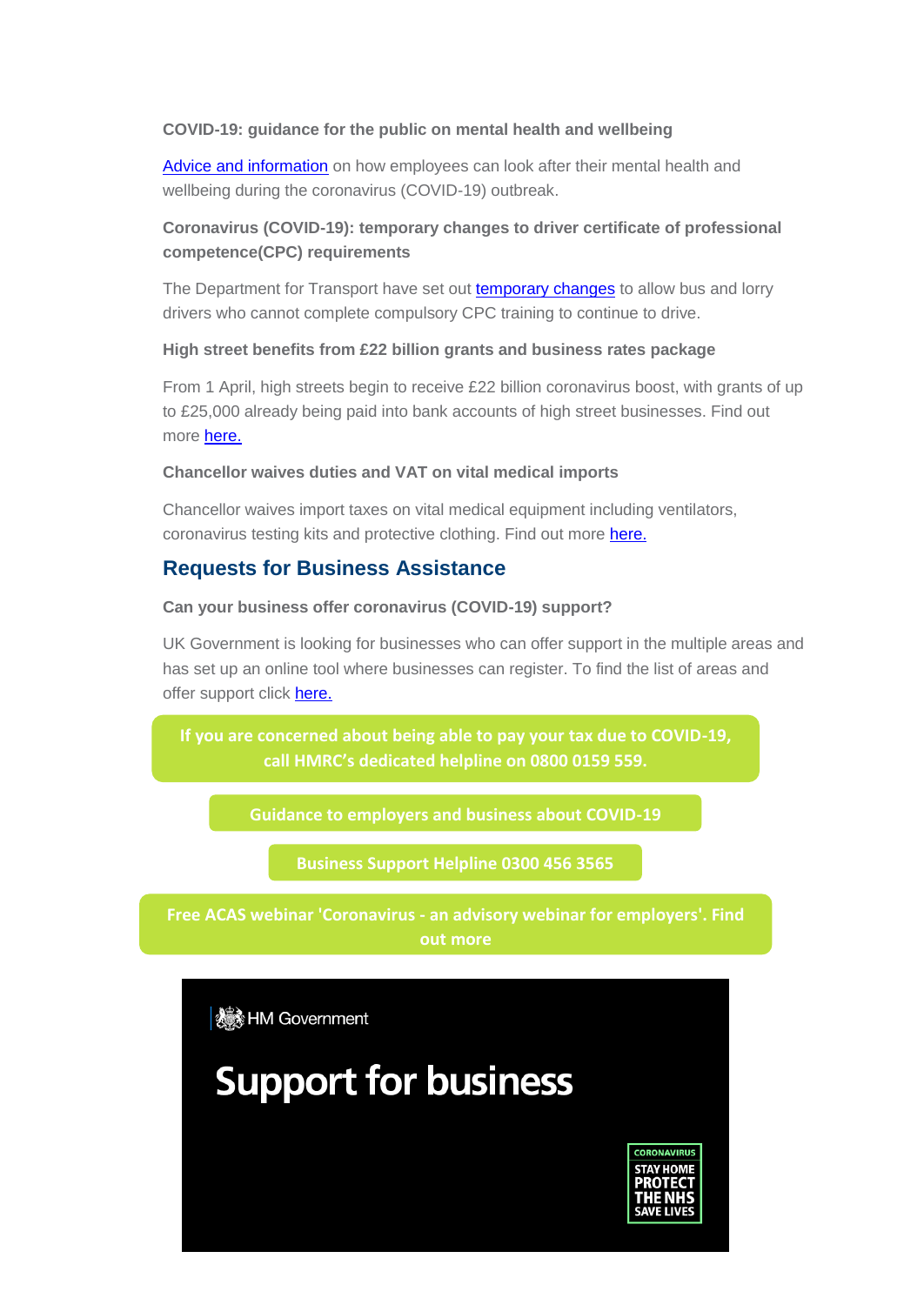### **[Read here for the latest public information and public health advice about](https://i7.t.hubspotemail.net/e2t/c/*W5_QYjd8Ct2dXW7L6T4F39rYHN0/*V3Bgp84CTmC1W4qJbqf88thKQ0/5/f18dQhb0S40073FkvWN12PfV9Ylhz7W2twpt_3xy671W5ygs5H2p6k0tN8xrZdkZN9Y9W6Wpgp86_ctzfW1Ys88D9ff8h9N8JXznRDJKRtW4Qc53n3w9pmgW8Bd2Tw3rwfQMW8cQcrv4F4y33W7sH_p01TCb6bW5W6p-B3RCKKvW8q-fz63TK6BwW2GmPt820L3K6W7TLrpx3P1n7gN4PtN3H_QkjKW8jgH_c2vJHQLN2mKCcTz7f56V5ryM52FC4NhW5C6w2k5gs689W7sF-jD6K_69HW4ZkgQM77l9tyW2_-myz2L3f7jN7rYDPHM84THN13PsRbsyTXTW30zXRH57X5BWW3bKXxT49KB0NW7CjgBm1LTz4yW2T_f9V2FGqlKW90lggl13yRVSW93-cQM9ckzvFW50mWFG1FQMtyW6KwJLv4sTYjpW1vBC1b7gJgD-W794q2C846pzJW289nzQ937WXlW26W-TY8rHXqKVrhxS54lMT4TW6TbLfn3Z6HBSW4Vbxsr4VfscSW4B43xP6R22bGW53kX1J8GnhCKN1YmJXtfM35DW4s8-wQ3QXXmPW8F6Wj21wX6nvW3NGKZT4lVd3HMndFd_8cnhKW5YZ0767w-M_mW9dYJ9w6SYmBZW8rz6_X3c7rWMW96f0zl6fmZQGW9k1T0V5S5HRJW8Bd7LN5R4pzGW7_5jKk5qRzfPW85jv5L7gG7Gv0)  COVID-19**

**[Read Mayor James Palmers business blog here](https://i7.t.hubspotemail.net/e2t/c/*W5_QYjd8Ct2dXW7L6T4F39rYHN0/*W7-sDFB1xVXC8W2BrMdM8ZXlW50/5/f18dQhb0S3_-7Bf-DYW12NBkd5VRkwWW5WdPLB30CkrHW3-xQ7M5G_6myW6lXjvN85sxYWV882B08LTz3tW1WjwD23GdxnjW4qDPR34nWl09W2bsgkg8wh372W2v4ZDG4QNnQPW2fyFgG92hbQSW8Mhq8y4qyhhJW81qhP9769gDKV-76z66-czsVW6nl7wM3BVzDrN2QGKRC31nK8VCBtVT8mW_y1VCwpFT8P8XdXW2-0Rs261_R-tW2m73Fm79vs6HW70_9Mv4MV1GrW5KnlY41Fc5KyW8Fqm865kSpGBW2Pf67C58pgkvW5DkDJb4yjQ70W6Fh8Km3x9cpjW19gzlF74r0LtN8NZ8LgsJXrzW5pSfM02R0k-SW69xrhn8VJqDxW5zk4PT92X04_W1r5FCq7gm5yJW1vsJj56Skn7XW7s4yzw4k3MP9W6KWRk86tMXkRW56bDVp6lg72qW4fNBcZ4M9qhqW2NXDwb1jfXlTW8DNKGw7kjHdlW2hhNVX16ptCLW8Jv5qm5pzNyDW6C5Nqg6gzDt3W6y12qt1p6qgbW8flYQ58YZ4tlW8LPnpW1MX4-yW7LP7Nh2slN3tW1tjxt9162dT7W2Kz3-q80d3pWW2lSBYr1txnl_W3m86--86HvF7W6JTKSt5RJwW_W9b_Ccy18sKqTW6JfZ5f6-S5fhW9jB1nm8Z7zrJW3PDQsX6HtGm4W5s-j2V70GdG7102)**

# **Please forward this widely amongst your networks**

**If you were [forwarded](https://mills.cmail20.com/t/d-l-mjhiyn-jhudhyduuk-a/) this email, click here to sign up to get future updates**

#### **Business Continuity Planning**

For up to date information check the Cambridgeshire & Peterborough Combined Authority website and social media channels:

[Facebook](https://hes32-ctp.trendmicro.com/wis/clicktime/v1/query?url=https%3a%2f%2fmills.cmail20.com%2ft%2fd%2dl%2dmjiykz%2djkuyiitjn%2do%2f&umid=07b3982b-81e8-4529-b62a-5a2d548cf59c&auth=032509ba71aa4d03d13cdc6bff503ed53ba3f200-d37c8a08384ac5c8c3b8dd12d05bd53ba0876385)

**[Linkedin](https://hes32-ctp.trendmicro.com/wis/clicktime/v1/query?url=https%3a%2f%2fmills.cmail20.com%2ft%2fd%2dl%2dmjiykz%2djkuyiitjn%2db%2f&umid=07b3982b-81e8-4529-b62a-5a2d548cf59c&auth=032509ba71aa4d03d13cdc6bff503ed53ba3f200-4b14f90dc48327a8186d68db7a002fdd444b32b8)** 

**[Twitter](https://hes32-ctp.trendmicro.com/wis/clicktime/v1/query?url=https%3a%2f%2fmills.cmail20.com%2ft%2fd%2dl%2dmjiykz%2djkuyiitjn%2dn%2f&umid=07b3982b-81e8-4529-b62a-5a2d548cf59c&auth=032509ba71aa4d03d13cdc6bff503ed53ba3f200-76b1ceb04a4eb53e4e0f5099e125baf186bdce78)** 

**Instagram**